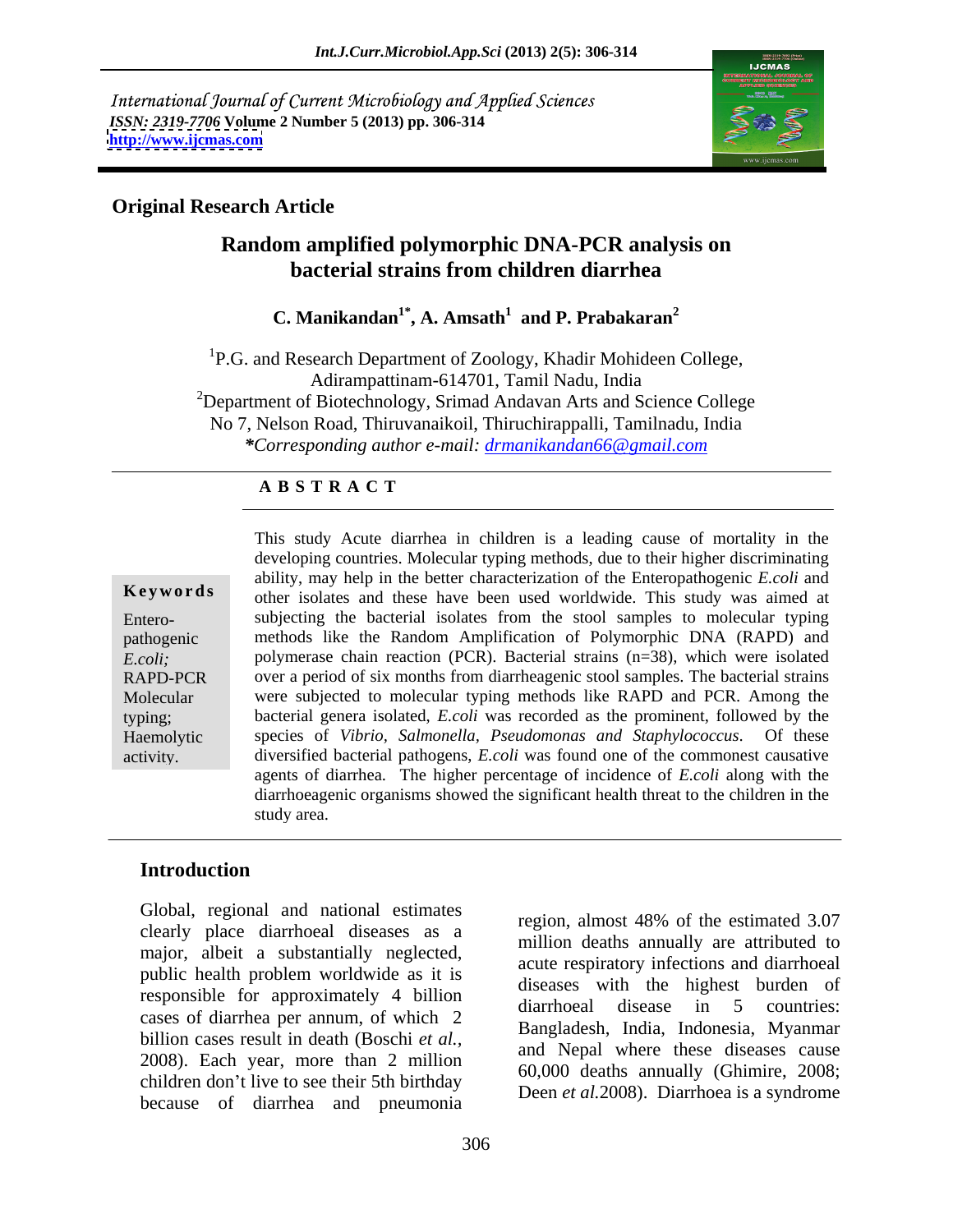that can be caused by different bacterial, *Staphylococcal aureus* food poisoning is viral and parasitic pathogens. The an illness that results from eating food causative agents of diarrhea range from chemical irritation of the intestinal tract to *Staphylococcus aureus* bacteria (Mead *et*  infectious pathogens (Curtis *et al.,* 2000). *al.,* 1999). It exists in air, dust, sewage, The transmission of infectious is generally water, milk, and food or on food via the faecal-oral route (Nimri and equipment, environmental surfaces, Megdam, 2004; Ghosh *et al.*, 1991). humans, and animals. Designated to the Meqdam, 2004; Ghosh *et al.,* 1991). humans, and animals. Designated to the Among them bacteria represent Gram -negative group of bacteria, approximately 61% having ability to cause *Salmonella species* and *Pseudomonas*  diarrhea. The major cause of death for *aeruginosa* are frequently connected with children is affected by diarrhoeagenic food contamination. Apart from their bacteria *E. coli, Vibrio, Salmonella* and *Shigella* are most common. Among the haemorrhagic colitis syndrome in humans bacterial pathogens various strains of *E.*  (*E. coli*), foodborne toxic salmonellosis *coli* are the major culprits. *E. coli* is the (*Salmonella* spp*.,*) and infections like most important etiological agent of folliculitis and infantile diarrhea childhood diarrhea and represents a major (*P. aeruginosa*), they also share a public health problem in developing countries (Nataro and Kaper, 1998). Other bacteria which are reported to cause Bickford, 2007). Most types of salmonella gastroenteristis include *Salmonella* spp*., Shigella* spp*., Campylobacter* spp*., Pseudomonas* spp*., S. aureus* and *Vibrio* spp*.* 

Epidemics of cholera have been reported *Vibrio* are well known as causative agent of gastrointestinal, extraintestinal wound cases (Dumontet *et al.,*, 2006). *Vibrio parahaemolyticus* is one of the most Polymorphic DNA (RAPD) and important food-borne pathogens in coastal countries. It is a halophilic Gram negative bacterium usually associated with seafood **Materials and Methods** (Hin-Chung *et al.,* 2001). A high incidence of this pathogen undoubtedly originates from the frequent consumption of Marine foods in these countries. Clinical Diarrhoeal stool samples were collected manifestations have included diarrhoea, abdominal cramps, nausea, vomiting, diarrhoea and gastroenteritis infection. The headache, fever, and chills, with study was carried out for six months incubation periods ranging from 4 to 9 hrs. between July 2012-December 2012. The

from various part of India (Taneja *et al*., 2003). It is caused by *Vibrio cholera* and other species belonging to the genous 16 months on dry, inanimate surfaces in of gastrointestinal, extraintestinal wound subjecting the bacterial isolates from the infections with a fatal outcome in some stool samples to molecular typing methods contaminated with a toxin produced by the equipment, environmental surfaces, food contamination. Apart from their association with diseases such as folliculitis and infantile diarrhea (*P.aeruginosa*), they also share a characteristic membrane composition (Mary *et al.,* 2012; Whiteman and live in the intestinal tracts of animals and birds and are transmitted to humans by contaminated foods of animal origin. A person can become infected with *Pseudomonas aeruginosa* numerous waysthrough direct contact or indirect contact from contaminated surfaces. Notably, *P. aeruginosa* can survive from six hours to hospitals. This study was aimed at like the Random Amplification of Polymorphic DNA (RAPD) and polymerase chain reaction (PCR).

## **Materials and Methods**

## **Samples**

from children suffering from acute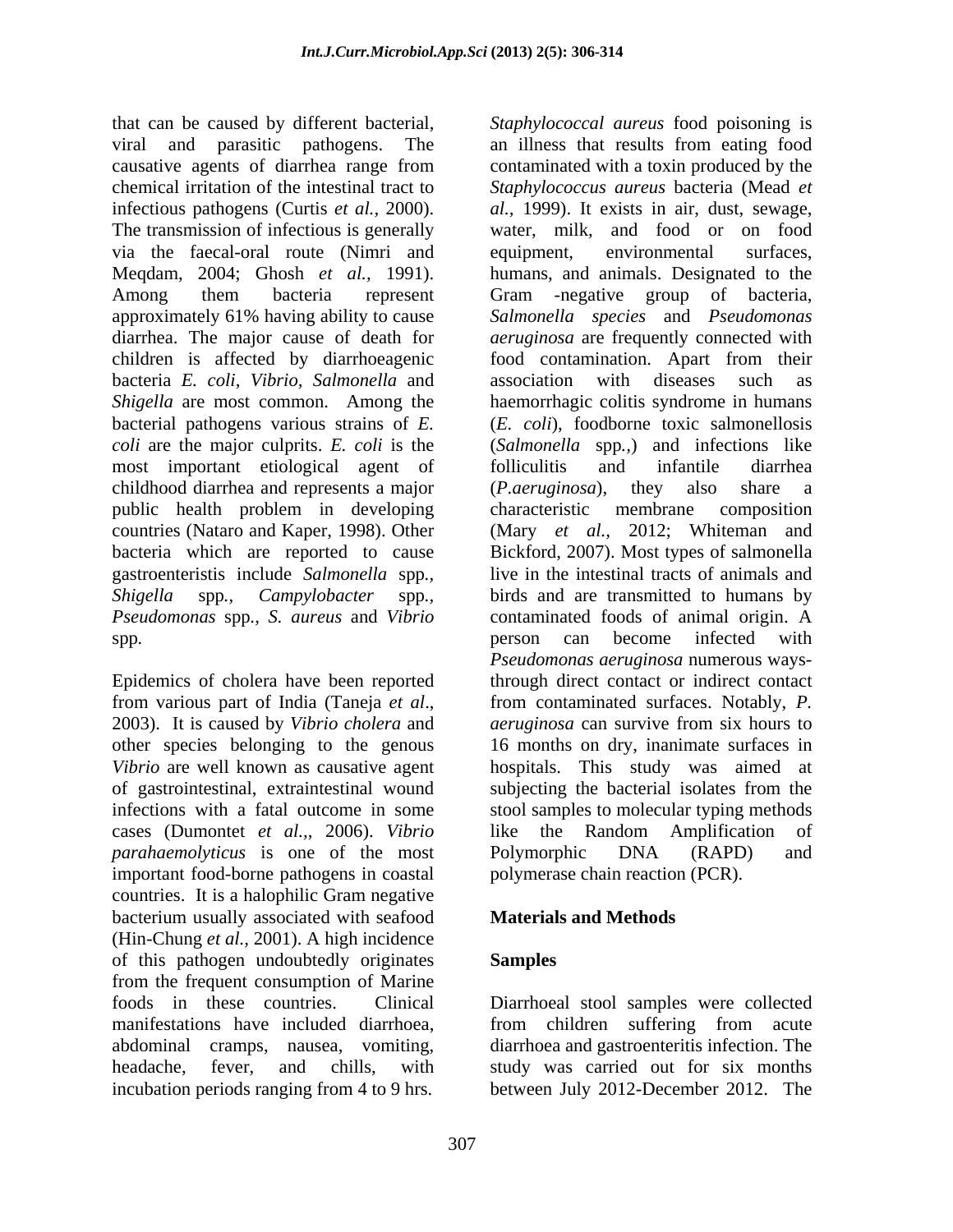samples were collected from the hospital **Molecular typing by RAPD and ERIC**  and village primary health centers at **PCR** Pattukkottai area. The stool specimens suspected of having bacteria as the **Isolation of genomic DNA** etiological agent for diarrhoea alone were

collected using sterile swabs with gentle electrophoresis was performed to confirm scrap and put into the Stuart's transport the presence of DNA. Agarose gel medium (3 mL) in a submerged condition electrophoresis was the method used to with ice box. A portion of stool sample separate macromolecules based on charge was aseptically transferred to a sterile size and shape. The concentration was selective enrichment broth to study the incidence of bacterial enteric pathogens present in the diarrhoeal stool samples. The inoculum on the plate was streaked out for discrete colonies with a sterile wire Each PCR amplification was performed in loop.  $\alpha$  final volume of 20 pl of reaction mixture

The culture plates were incubated at  $37^{\circ}$ C polymerase buffer 2 µl (Bangalore Genei, for 24 hours and observed for growth India), Taq DNA polymerase 1 µl, dNTP through the formation of colonies. All the  $\frac{m \times 2}{m \times 2}$  u and forward primer 1  $\mu$ l 5-TCG bacteria were isolated and identified using GGA GGT G-3, Concentration amount of morphological, microscopy and the oligo nucleotide (5.2=56.80=0.17 OD 260 biochemical test was performed by mmoles mg), Reverse primer 1 µl 5-TGC Oxidase, Catalase reaction, Nitrate TCT GCC C-3, Concentration amount of reduction, fermentation of sugars, Sucrose, oligo nucleotide (7.4=93.60=0.28 OD 260 Urease, Manitol, Haemolytic activity test, mmoles mg), Reverse primer 1 µl 5-TGC Thioglycollate citrate blue salts (TCBS), Eosine methylene blue agar (EMB), Amplifications were performed on a DNA Brilliant green agar (BGA), *Salmonella*  with the cycling program consisting of *Shigella* agar (SS), Cetrimide agar, Nutrient agar, Mannitol salt agar (MSA) min, step 2: naturation at 94°C for 30 sec, medium were used for the selective step 3: Annealing 55°C for 1 min, step 4: isolation of *Vibro spp*., *E. coli*, extension 72°C for 1 min, step 5: go to *Salmonella* spp., *Pseudomonas* spp., and step 2 for 35 cycles and finally at 72°C for *Staphylococcus* spp. (faecal) following 10 min extension. The amplified products standard procedures described by Sharma were kept at 4°C until loaded on to the gel. (2008).

# **PCR**

### **Isolation of genomic DNA**

processed in the present investigation. Genomic DNA was isolated following the **Isolation and identification** broth culture was prepared by inoculating The diarrhoeal stool specimens were cultures into Luria Betanie broth. Gel method. For isolation of DNA, overnight the selected six (from each species) the presence of DNA. adjusted to 5ng/ml for PCR analysis

## **PCR and RAPD markers**

containing, Template DNA  $1 \mu l$ , Taq TCT GCC C-3, Sterile water 12 µl. step 1: initial denaturation at 95°C for 5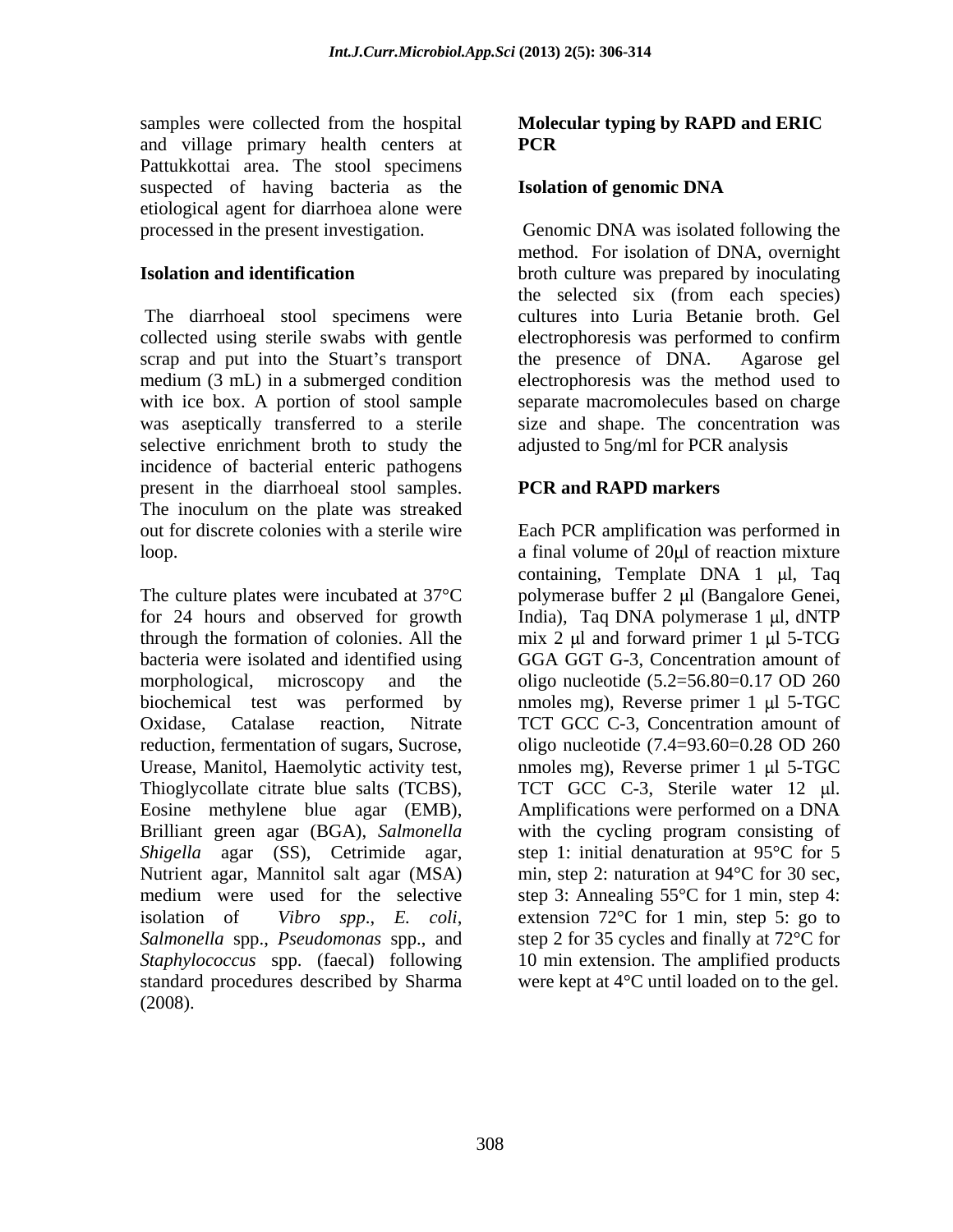Amplification products were separated by

Bacterial strains (n=38) which were isolated over a period of six months from For the analysis of RAPD profiles, we diarrhoeagenic stool samples and it were have selected the bacteria strains from diarrhoeagenic stool samples and it were have selected the bacteria strains from received for routine culture sensitivity each genera. All the strains were received for routine culture sensitivity each genera. testing at the Gangasaras clinical randomly-selected- and it  $\beta$  – haemolysin laboratory, Pattukkottai, were included in producers. The RAPD profile of the laboratory, Pattukkottai, were included in the study. In the present investigation we have isolated selected strains of plate 1. Bands were scored as present or diarrhoeagenic bacterial species, which might have responsible for causing gasteroenteritis. All the samples were and it ranged from 0.5 to 1.3 kbp and the showed good growth on respective molecular weight was determined by selective media. Based on their comparing with 3000 bp DNA ladder presumptive isolation of diarrhoeagenic bacterial strains were further subjected to biochemical tests for the identification of between 2 and 6 bands. Even among the their genus (Table 3). diarrhoeal isolates, no similar profiles

Among the 38 samples, significant number stool samples. It was observed that 55.2 % of incidence of *E. coli* was recorded; it was the higher level of incidence while compared with others (Table 1). Whereas 47.3 % of incidence of *V. cholerae* were noticed on TCBS agar medium. It was also found that 44.7, 39.4, 31.5 % and 7.9% of incidence of *P. aeruginosa, S. typhi, V. parahaemolyticus* and *S.*  were identical from Lanel and it comprises *aureus* have been noticed respectively. The percentage incidence was highly significant among the children. exhibiting the coincidence of third band of

## **Haemolytic activity**

In the present investigation, all the isolates of diarrhoeagenic strains from children diarrhoeal stool samples were

electrophoresis on 1% agarose gel in means of blood agar plate (Table 2). All 1XTBE buffer (pH 8.0) to which ethidium the strains were varying in their ability of bromide (7  $\mu$ I) was added in dissolved the different haemolysins ( $\alpha$  and  $\beta$ ) agarose. productions. It was observed that 17 **Results and Discussion** and other strains were of significantly subjected to haemolysin production by strains of *E. coli* showed  $\beta$  haemolysin, higher in the production of haemolysis.

bacterial isolates have been isolated from For the analysis of RAPD profiles, we have selected the bacteria strains from each genera. All the strains were randomly selected and it  $\beta$  – haemolysin producers. The RAPD profile of the above mentioned strains are represented in All the strains have produced bands with different molecular weights (BangaloreGenei). The number of bands varied within the isolates, and it ranged have been observed, but all the bands were very clear. This revealed the wide genetic diversity of the diarrhoeagenic strains tested.

> The template DNA of *E.coli* strains were randomly amplified and produced highly variable bands by the PCR and it showing four variable bands with the molecular weight 1300, 1050, 750 and 530 bp. In lane2 exhibited the same four bands they the molecular weight of about 2000, 1600, 1000 and 750 bp and the fourth band is the *E.coli*.

*Vibrio cholerae* and *V. parahaemolyticus* of amplified product showing the clear profile with the identical band of molecular weight 1800, 750, 530, 400 bp.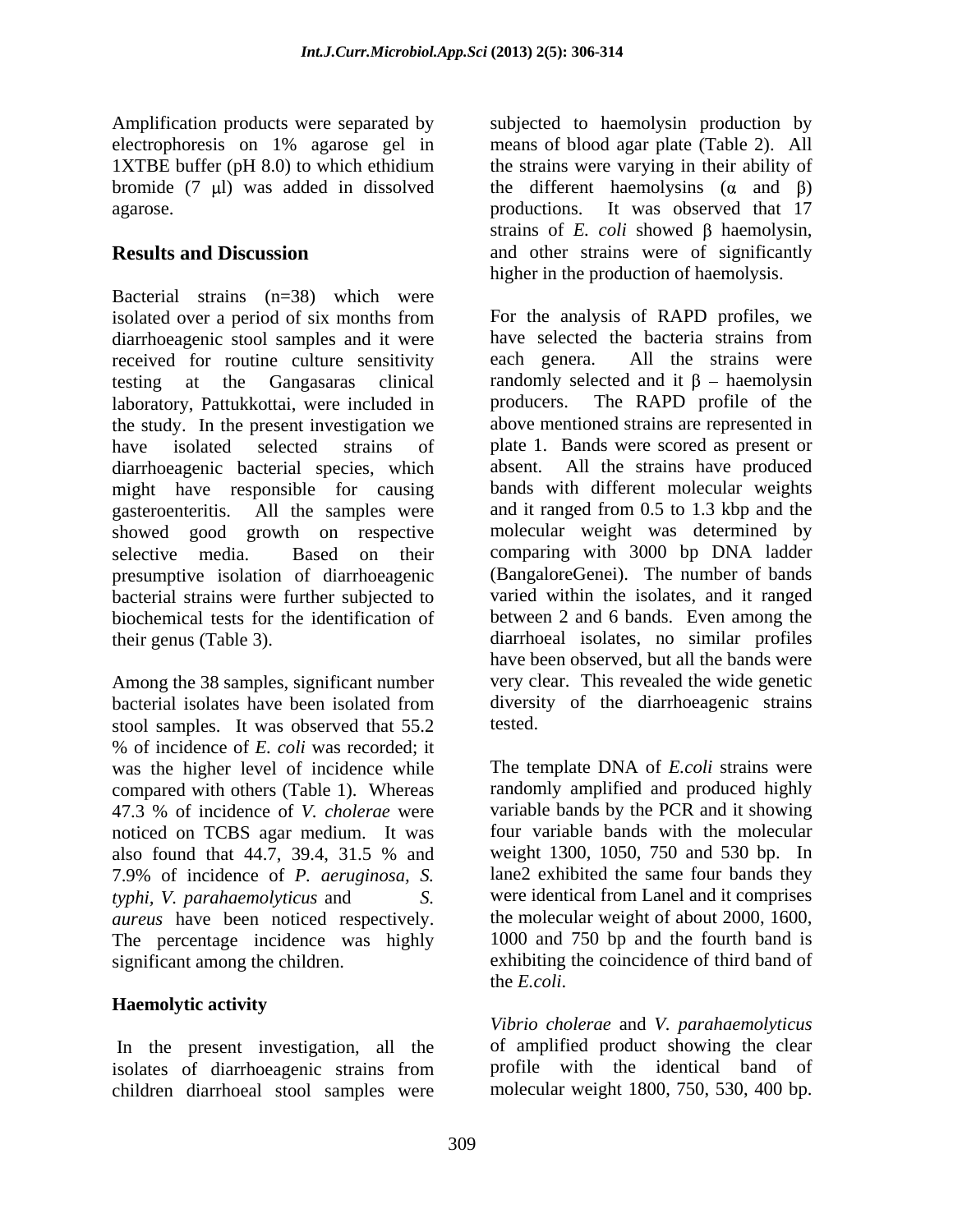In lane 5 *S. aureus* showing the DNA bp and similarly in the Lane 6, there was strains of four bands with comprising the three bands (1000, 800 and 416 bp) molecular weight 1100, 850, 720 and 420 produced by the strain *P. aeruginosa*. In *V*.

| <b>Types of strains</b> | <b>Positive</b>          | <b>Percentage</b> |
|-------------------------|--------------------------|-------------------|
| E. coli                 | --                       | 55.2              |
| S. aureus               |                          | 70<br>$\cdot$     |
| S. typhi                | $\overline{\phantom{a}}$ | 39.4              |
| V. cholerae             | 18<br>10                 | 47.3              |
| V.parahaemolyticus      | 12                       | 31.5              |
| P. aeruginosa           |                          | 44.7              |

**Table.1** Percentage incidence of dirrhoagenic selected bacterial strains

| <b>Strains</b>     | <b>No</b> |   |                          |          |
|--------------------|-----------|---|--------------------------|----------|
| E. coli            | 21        |   | $\overline{1}$           |          |
| S. aureus          |           |   | $\overline{\phantom{0}}$ | $\bf{0}$ |
| S.typhi            | 15        | ◡ | $\mathbf{1}$             |          |
| V.cholerae         | 18        |   |                          | . რ      |
| V.Parahaemolyticus | 12        |   |                          | —        |
| P.aeruginosa       | $\perp$   |   | 8                        | -4       |

**Table.2** Haemolytic activity

**Plate .1.RAPD finger printing analysis.** Lane M- Standard DNA ladder (1000-100bp) Lane1-*E.coli*, Lane-2 *staphi.aureus,* Lane-3 *Vibrio cholerae*, Lane-4 *Vibrio parahaemolyticus,* Lane-5 *Staphy.aureus*, and Lane-6 *Pseudomonas aeruginosa*

RAPD fingerprinting analysis of bacterial isolates of children diarrhoea

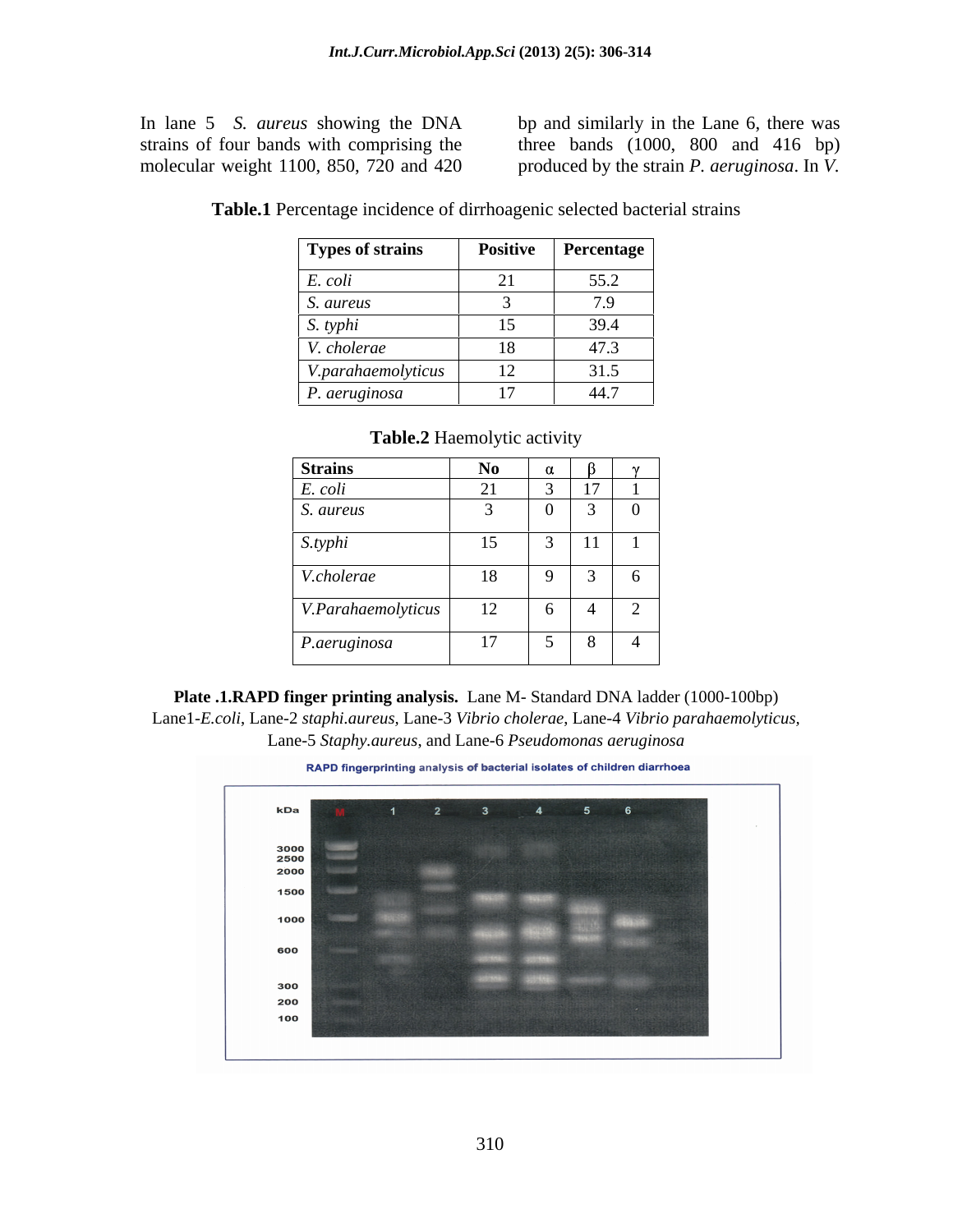| <b>Tests</b>        | E.coli               | S. aureus        | S.typhi           | V.cholerae        | V.parahaemolyticus | P.aeruginosa     |
|---------------------|----------------------|------------------|-------------------|-------------------|--------------------|------------------|
| Gram Staining       | $\sim 100$ m $^{-1}$ | $+$              | $\sim$ 100 $\sim$ | $\sim$ $\sim$     | $\sim$ $-$         | $\sim 100$       |
| Motility Test       | $+$                  | $\sim$ 100 $\mu$ | $+$               | $+$               | $+$                | $+$              |
| Indole production   | $+$                  | $\sim$           | $\sim$ $-$        | $+$               | $+$                | $\sim 10^{-10}$  |
| Methylred           | $+$                  |                  | $+$               | $\sim$ 100 $\sim$ | $\sim$ $-$         | $\sim 10^{-10}$  |
| Voges-prospkauer    | $\sim 100$           |                  | $\sim$            | $+$               | $+$                | $\sim$ 100 $\mu$ |
| Citiate utilization | $\sim 100$           | $\sim 10^{-10}$  | $+$               | $+$               | $+$                | $+$              |
| Oxidase             | $\sim$ $-$           | $\sim$           | $\sim$ $-$        | $+$               | $+$                | $+$              |
| Catalase            | $\sim$ $-$           | $+$              | $+$               | $\sim$ $-$        | $\sim$             | $+$              |
| Urease              | $\sim 100$           | $+$              |                   | $\sim$ $ \sim$    | $\sim$ $-$         | $+$              |
| Glucose             | $+$                  | $+$              |                   | $+$               | $+$                | $+$              |
| Manitol             | $+$                  | $+$              |                   | $+$               | $+$                | $\sim$ $-$       |
| Sucrose             | $+$                  | $+$              |                   | $\sim 100$        | $\sim$ $-$         | $\sim 100$       |

**Table.3** Distinguishing biochemical reactions entero-pathogenic bacteria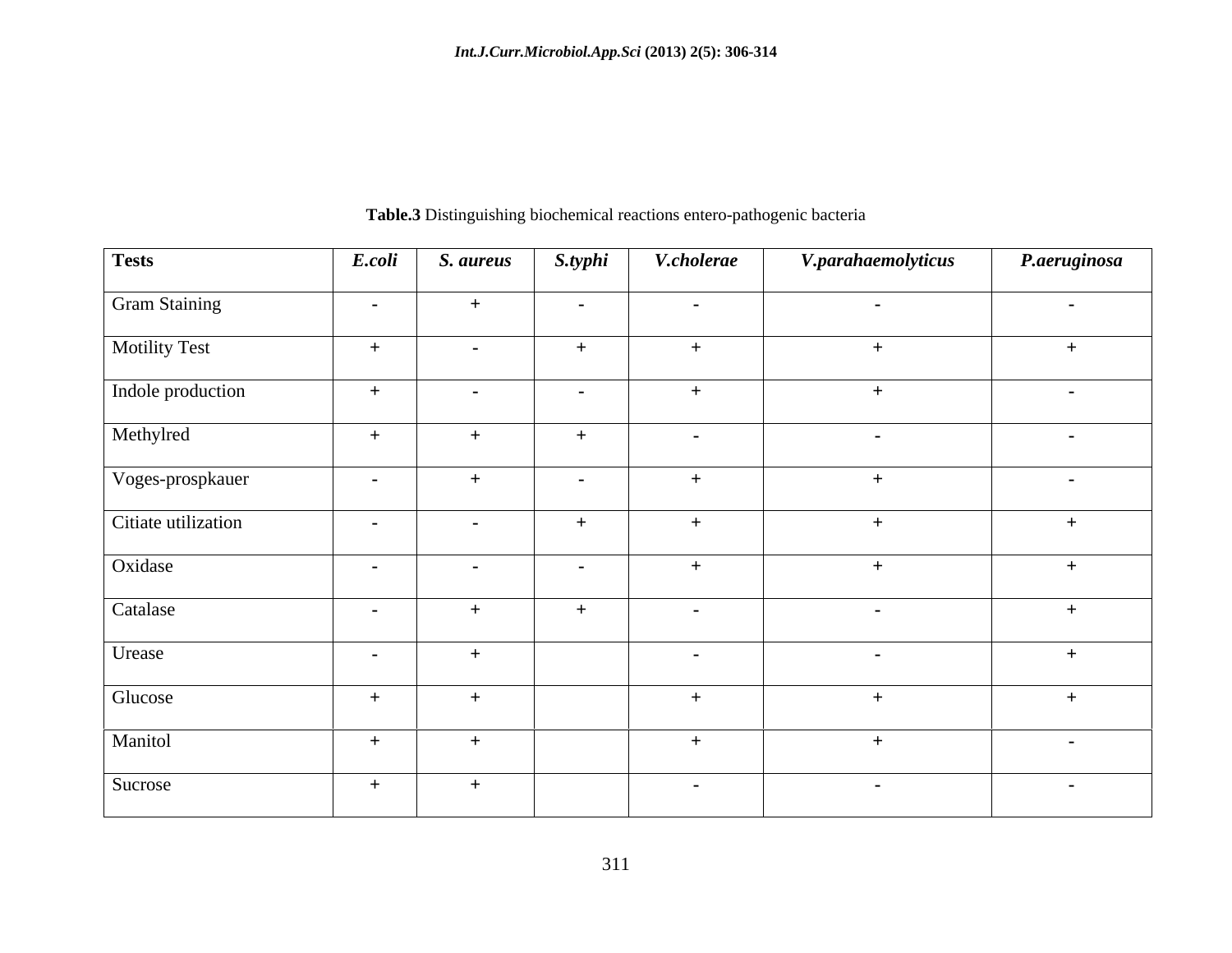*cholarae* and *V. parahaemoliticus* the identical bands reveal the homogeneity between the strains. it was recorded that 58.5% of children

In developing countries, pathogens have been identified in 65% of stool samples from children with acute diarrhea. In the **RAPD-PCR profiles of diarrhoeagenic** present study, the percentage of **bacterial strains**. diarrhoeagenic organisms isolated from the strains, the incidence level of *E. coli* stool samples of asymptomatic individuals bacterial species. It is one of the *E.coli* as an important aetiologic agent DNA (RAPD) is based on the leading to diarrohea (Clarke *et al.,* 2003)

In the present investigations also the Similar study conducted by Subashkumar experimental parameters and recorded from children diarrhoeal samples. Another predominant bacterial genera was *Vibrio* spp, which has been shown as a major cause of epidemic diarrhoea. A significant level of incidence of *Vibrio* A greater heterogeneity among spp. was recorded in all the sampling areas diarrhoeagenic the strain has been

second band showing coincidence of third to the tendency of this organism to cause band of *E.coli* and Lane 5 of fourth band severe diarrhea, thus making infected shows coincidence of fourth band of *V.*  individuals more likely to seek medicinal *cholerae* and *V. parahaemoliticus*. These attention ((Fasano, 2000)). In a recent (47.3% of *V. cholerae*). This may be due outbreak of cholera in Chandigarh, India, it was recorded that 58.5% of children have been affected with acute diarrhea (Taneja *et al*., 2003).

# **bacterial strains**.

the stool samples are *E. coli*, species of RAPD, one of the DNA fingerprinting *Pseudomonas, Salmonella,* methods, can be used in studies of *Staphylococcus* and *Vibrio* spp. In the epidemiology of foodborne diseases (Hill previous study the following group of and Jinneman, 2000). In RAPD, a number bacteria viz. *Salmonella, Shigella,* of regions will be amplified that are *Aeromonas, Vibrio, Proteus, Enterobacter,*  bounded by nucleotide sequences showing *Klebsiella and Pseudomonas spp.,* have similarity to the primers. RAPD is largely been reported to cause diarrhea (Bravo *et*  used for genetic variability analyses *al.,* 2003; Banto *et al.,* 2007). Among all although on the other hand, there are some was recorded as 55.2%. It was higher Polymerase chain reaction (PCR) based incidence when compared with others. In techniques have been applied successfully many instances the isolation of *E.coli* from to the epidemiological typing of various was similar to that of the diarrhoeal cases molecular technique, which relies on the in (Carvalho, 2007; Dhanashree *et al.,* 2013). vitro amplification of a DNA fragment and However, its association with several the result is obtained with in a short period outbreaks and in volunteer studies has of time after receiving the samples. unquestionably confirmed the role of Random amplification of polymorphic incidence of *Staphylococcus* spp. was inherent in this procedure, the patterns recorded as considerably lower with 7.9%. generated by RAPD may be affected by *et al*., (2007), 5.43% incidence was limitations (Bando *et al.,* 2007). bacterial species. It is one of the DNA (RAPD) is based on the amplification of random DNA segments with a single primer of arbitrary nucleotide sequence. Because of the low stringency experimental parameters and standardization is crucial. RAPD analysis was chosen because it is reliable and can be use to differentiate between strain within the species.

> A greater heterogeneity among diarrhoeagenic the strain has been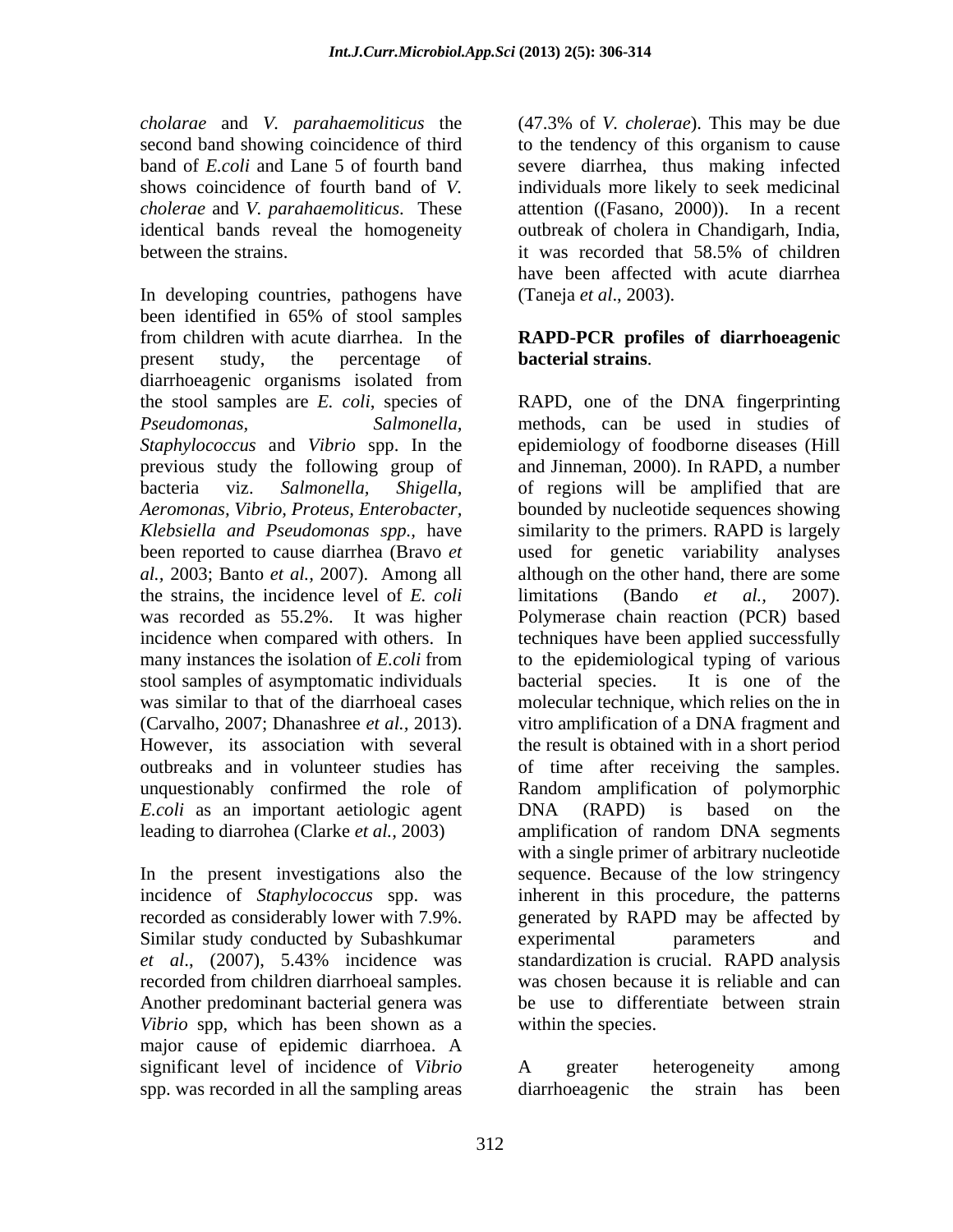demonstrated by RAPD-PCR. Even though, all the isolates are of clinical origin, it was observed that none of the isolates produced identical profiles. This experiment Principal and HOD of Zoology, Khadir clearly reflects the genetic diversity of the Mohideen College, Adirampattinamclearly reflects the genetic diversity of the strains tested. However, strains of *Vibrio*  showed clear profile with similar type of banding patterns reveals the clear homogeneity among the strains.

Among the bacterial genera isolated, their c<br>Ecoli was recorded as the prominent study. *E.coli* was recorded as the prominent, followed by the species of *Vibrio*,<br> **References** *Salmonella, Pseudomonas and Staphylococcus*. Of these diversified Bando, SY., L.R. Trabulsi and Moreira bacterial pathogens, *E.coli* was found one of the commonest causative agents of diarrheagenic Escherichia coli diarrhea. The higher percentage of pathotypes among the enteropathogenic incidence of *E.coli* along with the *Escherichia coli* O serogroup. Mem Inst diarrhoeagenic organisms showed the significant health threat to the children in 169-174 the study area. Haemolysin was Bangalore Genei., 2012. Bio science considered as the major criteria for the selection of the strains for the molecular typing study and it was a random Boschi-Pinto, C., L. Velebit and Shibuya, selection. K. 2008. Estimating child mortality due

This study provides information about the occurrence and prevalence of bacteria<br> **Carvalho, V.M., K.trimo, D. Onuma and .**<br>
Pestana de castro, A.F. 2007. Random associated with diarrhoeal episodes and its<br>associated with diarrhoeal episodes and its<br>ampliciation of polymorphic DNA significant incidence was recorded among amplication of polymorphic DNA children. To the best of our knowledge,<br>enteropathogenic Escherichia coli molecular typing has not been used in this isolated from non-human primates and most of the clinical laboratories in our<br>humans. Braz. J. Med. Biol country to discriminate bacterial isolates from stool samples. However, an attempt was made in the present study, the genetic similarities and the differences among the various groups of isolates from stool subsetional pathogen. Clin Microbiol samples. Further studies which involve more number of samples and better Deen, J..L, L. von Seidlein, D. Sur , M. discriminating molecular techniques are necessary to know the genetic similarities and the differences among the different diarrheagenic isolates. comparison of incidence from endemic

## **Acknowledgements**

The authors would like to thank the Principal and HOD of Zoology, Khadir Mohideen College, Adirampattinam- 614701 for the facilities provided to carry out the work and the Senior Laboratory Technologists of Gangasaras Diagnostic and Research Centre, Pattukkottai-614601, Thanjavur district, Tamilnadu, India for their consistent support and help in this study.

## **References**

- Filho, C.A. 2007. Genetic relationship of diarrheagenic *Escherichia coli Escherichia coli* O serogroup. Mem Inst Oswaldo Cruz, Rio de Janeiro. 102(2): 169-174
- catalogue product for PCR, DNA diagnosis and reagents.pp. 102-103.
- Boschi Pinto, C. , L. Velebit and Shibuya, to diarrhoea in developing countries. Bull WHO*.* 86:710-717.
- Carvalho, V.M., K.trimo, D. Onuma and . Pestana de castro, A .F. 2007. Random ampliciation of polymorphic DNA revels clonal relationships among enteropathogenic *Escherichia coli* isolated from non-human primates and humans. Braz. J. Med. Biol .Res.40(2):237-41.
- Clarke, S.C., R.D. Haigh, P.E. Freestone and Williams, P.H. 2003. Virulence of enteropathogenic *Escherichia coli*, a global pathogen. Clin Microbiol Rev.16:365-78.
- Agtini, M.E. Lucas, A.L. Lopez, D.R. Kim, M. Ali and Clemens, J.D. 2008. The high burden of cholera in children: comparison of incidence from endemic areas in Asia and Africa. PLoS. Negl. Trop .Dis*.* 2:e173.